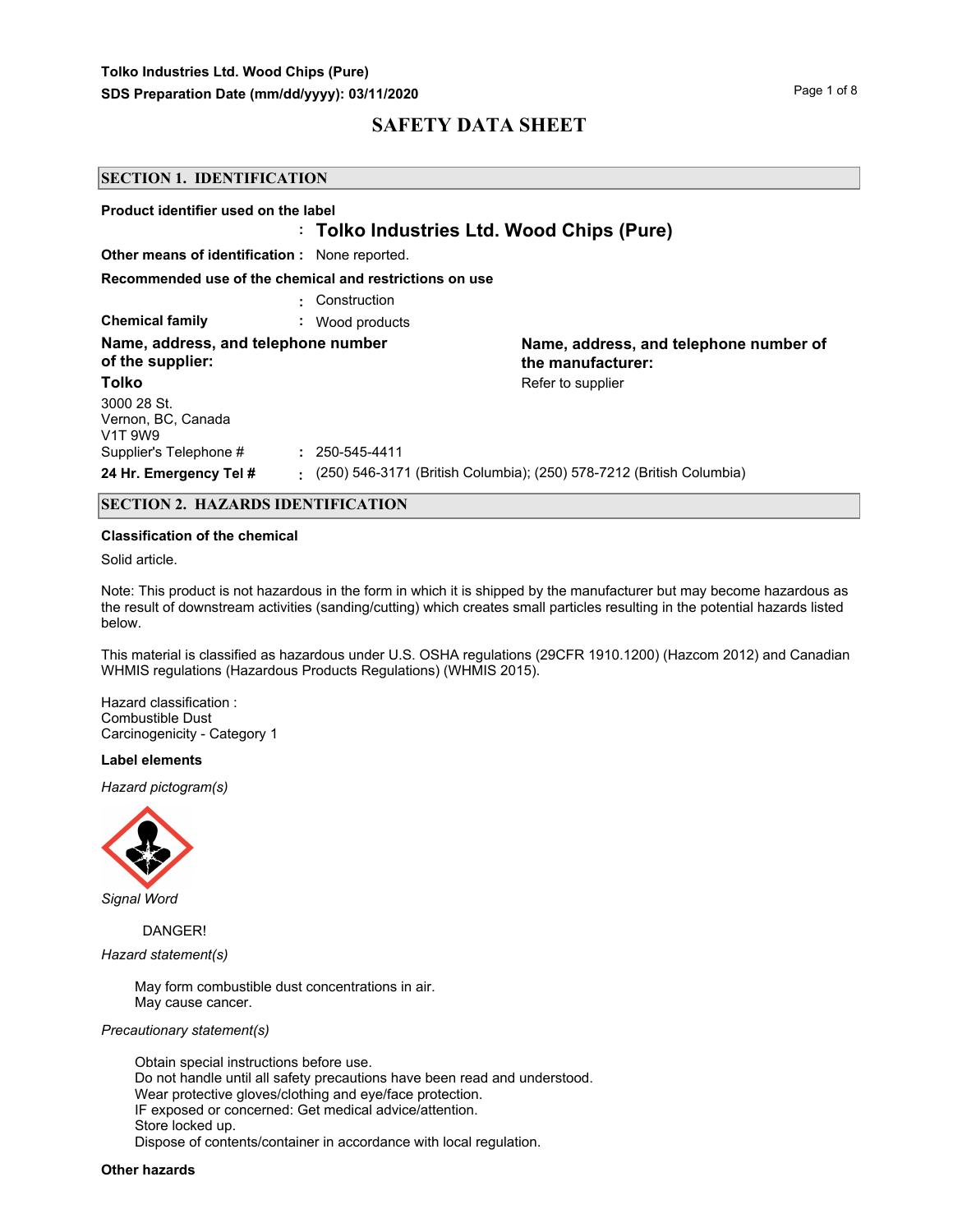Other hazards which do not result in classification Inhalation of dust may cause shortness of breath, tightness of the chest, a sore throat and cough.

### **SECTION 3. COMPOSITION/INFORMATION ON INGREDIENTS**

Solid article. This product is not hazardous in the form in which it is shipped by the manufacturer but may become hazardous as the result of downstream activities (sanding/cutting) which creates small particles resulting in the potential hazards listed below.

| <b>Chemical name</b> | Common name and synonyms | CAS # | Concentration (% by weight) |
|----------------------|--------------------------|-------|-----------------------------|
| Wood / Wood Dust     | Wood products            | N/Ap  | 100.00                      |

The % concentrations for the above listed chemicals will vary from batch to batch. Concentrations listed represent the actual concentration range for each chemical.

### **SECTION 4. FIRST-AID MEASURES**

#### **Description of first aid measures**

| Ingestion    | : Do NOT induce vomiting. Never give anything by mouth if victim is unconscious. If<br>vomiting occurs spontaneously, keep head below hips to prevent aspiration of liquid<br>into lungs. Seek medical advice.                                                        |
|--------------|-----------------------------------------------------------------------------------------------------------------------------------------------------------------------------------------------------------------------------------------------------------------------|
| Inhalation   | : If breathed in, move person into fresh air. If breathing is irregular or stopped,<br>administer artificial respiration. If breathing is difficult, give oxygen by qualified medical<br>personnel only. Call a POISON CENTRE or doctor/physician if you feel unwell. |
| Skin contact | : Remove/Take off immediately all contaminated clothing. Wash off immediately with<br>soap and plenty of water. Wash contaminated clothing before reuse. If skin irritation<br>or rash occurs: Get medical advice/attention.                                          |
| Eye contact  | Flush eyes with running water for at least 5 to 10 minutes. Call a physician if<br>irritation persists.                                                                                                                                                               |
|              | Most important symptoms and effects, both acute and delayed                                                                                                                                                                                                           |
|              | : Inert particles may cause mechanical irritation of the eyes, including scratches. May                                                                                                                                                                               |

# cause cancer.

**Indication of any immediate medical attention and special treatment needed**

**:** Treat symptomatically.

### **SECTION 5. FIRE-FIGHTING MEASURES**

#### **Extinguishing media**

**:** Carbon dioxide, dry chemical, and water or fog spray. *Suitable extinguishing media*

*Unsuitable extinguishing media*

**:** Do not use a solid water stream as it may scatter and spread the fire.

### **Special hazards arising from the substance or mixture / Conditions of flammability**

**:** Dust may form explosive mixture in air. Burning produces obnoxious and toxic fumes.

**Flammability classification (OSHA 29 CFR 1910.106)**

**:** Combustible Dust

### **Hazardous combustion products**

**:** Irritating or noxious fumes, acrid smoke, and carbon oxides.

### **Special protective equipment and precautions for firefighters**

*Protective equipment for fire-fighters*

**:** Firefighters must use standard protective equipment including flame retardant coat, helmet with face shield, gloves, rubber boots, and in enclosed spaces, SCBA.

*Special fire-fighting procedures*

**:** Move containers from fire area if safe to do so. Do not allow run-off from fire fighting to enter drains or water courses. Dike for water control.

### **SECTION 6. ACCIDENTAL RELEASE MEASURES**

#### **Personal precautions, protective equipment and emergency procedures**

Restrict access to area until completion of clean-up. Ensure clean-up is conducted by **:** trained personnel only. All persons dealing with the clean-up should wear the appropriate chemically protective equipment. Refer to protective measures listed in sections 7 and 8.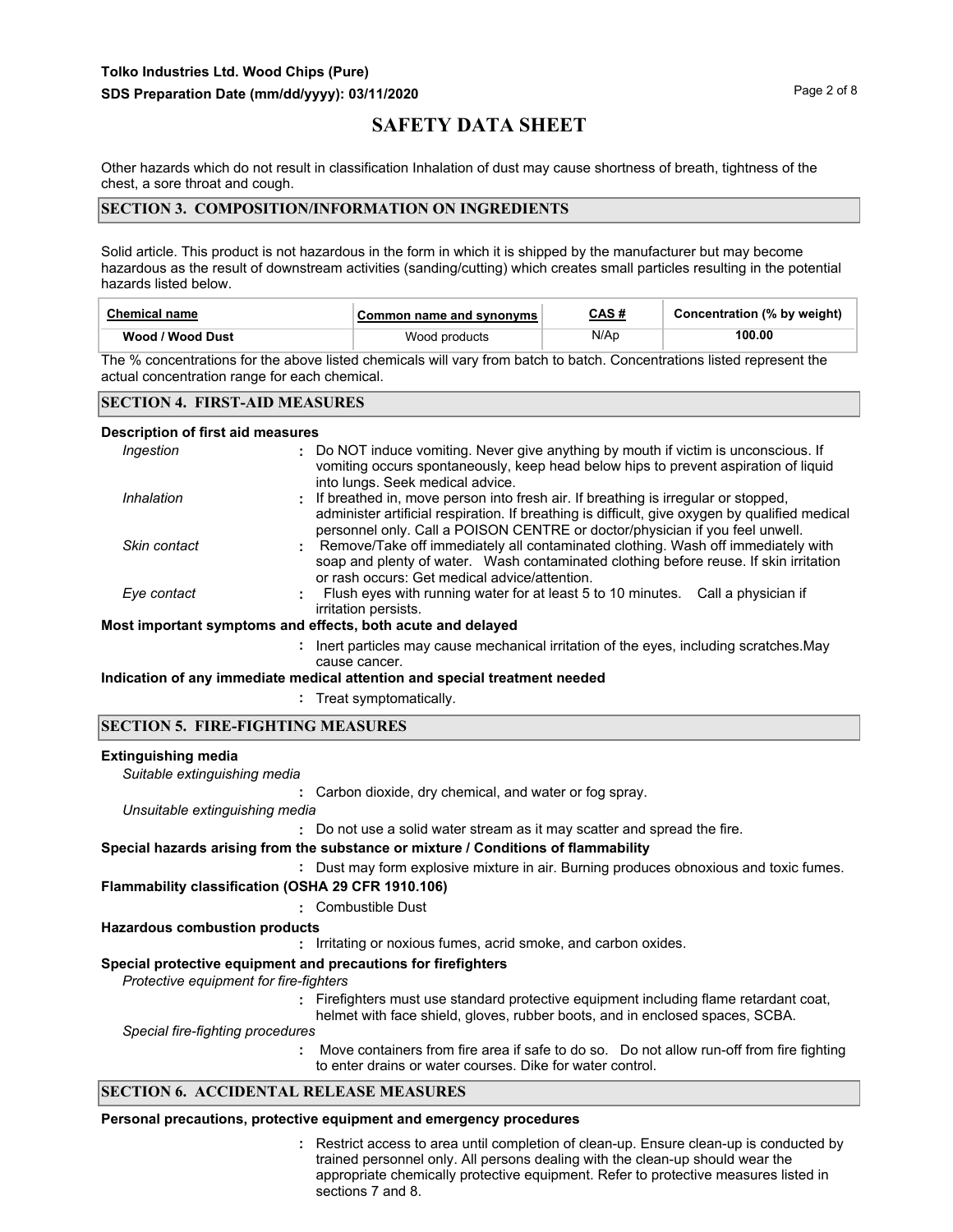# **Tolko Industries Ltd. Wood Chips (Pure)**

# **SAFETY DATA SHEET**

|                                                      | Environmental precautions : Ensure spilled product does not enter drains, sewers, waterways, or confined spaces.                                                                                                                                                                                                                               |
|------------------------------------------------------|------------------------------------------------------------------------------------------------------------------------------------------------------------------------------------------------------------------------------------------------------------------------------------------------------------------------------------------------|
| Methods and material for containment and cleaning up |                                                                                                                                                                                                                                                                                                                                                |
|                                                      | : Extinguish all flames in the vicinity. Ventilate the area. Sweep up or vacuum up<br>spillage and collect in suitable container for disposal.                                                                                                                                                                                                 |
| Special spill response procedures                    |                                                                                                                                                                                                                                                                                                                                                |
|                                                      | : Dispose of in accordance with federal, provincial and local hazardous waste laws.<br>US CERCLA Reportable quantity (RQ): See section 15.                                                                                                                                                                                                     |
| <b>SECTION 7. HANDLING AND STORAGE</b>               |                                                                                                                                                                                                                                                                                                                                                |
| Precautions for safe handling                        |                                                                                                                                                                                                                                                                                                                                                |
|                                                      | : Use only in well-ventilated areas. Wear protective gloves/clothing. Avoid breathing of<br>dust created by cutting, sanding, or grinding. Avoid contact with skin, eyes and<br>clothing. Keep away from heat and sources of ignition. Wash thoroughly after<br>handling. Contaminated work clothing must not be allowed out of the workplace. |
| <b>Conditions for safe storage</b>                   | Keep containers tightly closed in a cool, well-ventilated place. Keep away from heat.<br>÷.<br>Protect against physical damage. Routine housekeeping should be instituted to ensure<br>that dusts do not accumulate on surfaces.                                                                                                               |
| Incompatible materials                               | Strong oxidizing agents; Strong acids; Strong bases.                                                                                                                                                                                                                                                                                           |

### **SECTION 8. EXPOSURE CONTROLS / PERSONAL PROTECTION**

| <b>Exposure Limits:</b> |                  |                  |            |                 |
|-------------------------|------------------|------------------|------------|-----------------|
| <b>Chemical Name</b>    |                  | <b>ACGIH TLV</b> |            | <b>OSHA PEL</b> |
|                         | <b>TWA</b>       | <b>STEL</b>      | <b>PEL</b> | <b>STEL</b>     |
| Wood / Wood Dust        | N/A <sub>v</sub> | N/A <sub>v</sub> | N/Av       | N/Av            |

### **Exposure controls**

### **Ventilation and engineering measures**

|                                       | : Use only in well-ventilated areas. Apply technical measures to comply with the<br>occupational exposure limits. Where reasonably practicable this should be achieved<br>by the use of local exhaust ventilation and good general extraction. In case of<br>insufficient ventilation wear suitable respiratory equipment. Use explosion-proof<br>electrical and ventilating equipment. |
|---------------------------------------|-----------------------------------------------------------------------------------------------------------------------------------------------------------------------------------------------------------------------------------------------------------------------------------------------------------------------------------------------------------------------------------------|
| <b>Respiratory protection</b>         | : If airbourne concentrations are above the permissible exposure limit or are not known,<br>use NIOSH-approved respirators. Confirmation of which type of respirator is most<br>suitable for the intended application should be obtained from respiratory protection<br>suppliers.                                                                                                      |
| <b>Skin protection</b>                | : Wear protective gloves. Advice should be sought from glove suppliers.                                                                                                                                                                                                                                                                                                                 |
| Eye / face protection                 | : Chemical goggles must be worn to prevent dusts from entering the eyes.                                                                                                                                                                                                                                                                                                                |
| Other protective equipment            | Ensure that eyewash stations and safety showers are close to the workstation location.                                                                                                                                                                                                                                                                                                  |
| <b>General hygiene considerations</b> |                                                                                                                                                                                                                                                                                                                                                                                         |
|                                       | : Do not breathe dust. Avoid contact with skin, eyes and clothing. Do not eat, drink or<br>smoke when using this product. Wash thoroughly after handling. Contaminated work                                                                                                                                                                                                             |

clothing must not be allowed out of the workplace. Routinely wash work clothing and protective equipment to remove contaminants.

# **SECTION 9. PHYSICAL AND CHEMICAL PROPERTIES**

| Appearance<br>Odour                       | ÷ | : Light to dark colored granular pieces.<br>woody |
|-------------------------------------------|---|---------------------------------------------------|
| <b>Odour threshold</b>                    |   | : N/Av                                            |
| pН                                        |   | : N/Av                                            |
| <b>Melting Point/Freezing point: N/Av</b> |   |                                                   |
| Initial boiling point and boiling range   |   |                                                   |
|                                           | ÷ | N/Av                                              |
| <b>Flash point</b>                        |   | N/Av                                              |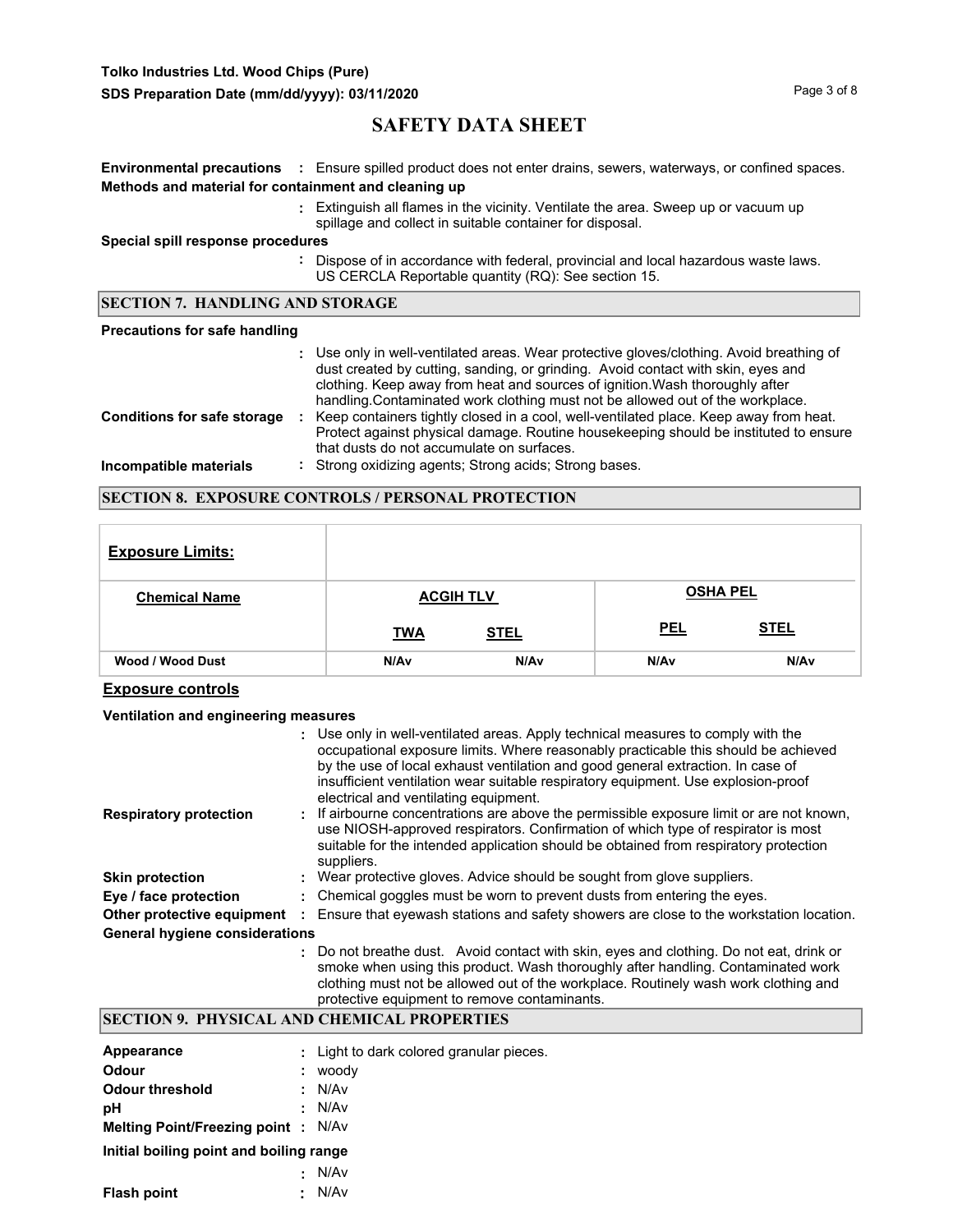| <b>Flashpoint (Method)</b>                  | : N/Av                                                                          |
|---------------------------------------------|---------------------------------------------------------------------------------|
| <b>Evaporation rate (BuAe = 1)</b> : $N/Av$ |                                                                                 |
| <b>Flammability (solid, gas)</b>            | : Not applicable.                                                               |
| Lower flammable limit (% by vol.)           |                                                                                 |
|                                             | N/Av                                                                            |
| Upper flammable limit (% by vol.)           |                                                                                 |
|                                             | N/Av                                                                            |
| <b>Oxidizing properties</b>                 | None known.                                                                     |
| <b>Explosive properties</b>                 | Dust can form an explosive mixture in air.                                      |
| Vapour pressure                             | N/Av                                                                            |
| <b>Vapour density</b>                       | N/Av                                                                            |
| Relative density / Specific gravity         |                                                                                 |
|                                             | N/Av                                                                            |
| Solubility in water                         | Insoluble.                                                                      |
| Other solubility(ies)                       | N/Av                                                                            |
|                                             | Partition coefficient: n-octanol/water or Coefficient of water/oil distribution |
|                                             | : N/Av                                                                          |
| <b>Auto-ignition temperature</b>            | : N/Av                                                                          |
| Decomposition temperature : Not available.  |                                                                                 |
| <b>Viscosity</b>                            | N/Av                                                                            |
| Volatiles (% by weight)                     | : None.                                                                         |
| Volatile organic Compounds (VOC's)          |                                                                                 |
|                                             | N/Av                                                                            |
| Absolute pressure of container              |                                                                                 |
|                                             | : $N/Ap$                                                                        |
| <b>Flame projection length</b>              | : N/Ap                                                                          |
| Other physical/chemical comments            |                                                                                 |
|                                             | None known or reported by the manufacturer.                                     |
| <b>SECTION 10. STABILITY AND REACTIVITY</b> |                                                                                 |
| <b>Reactivity</b>                           | Not normally reactive.                                                          |
| <b>Chemical stability</b>                   | : Stable under the recommended storage and handling conditions prescribed.      |
| Doceibility of hazardous roactions.         |                                                                                 |

| Possibility of hazardous reactions |  |                                                                                                                           |  |  |
|------------------------------------|--|---------------------------------------------------------------------------------------------------------------------------|--|--|
|                                    |  | No dangerous reaction known under conditions of normal use.                                                               |  |  |
| <b>Conditions to avoid</b>         |  | : Keep away from excessive heat, open flames, sparks and other possible sources of<br>ignition. Avoid contact with water. |  |  |
| Incompatible materials             |  | : See Section 7 (Handling and Storage) for further details.                                                               |  |  |
| Hazardous decomposition products   |  |                                                                                                                           |  |  |
|                                    |  | : None known, refer to hazardous combustion products in Section 5.                                                        |  |  |

## **SECTION 11. TOXICOLOGICAL INFORMATION**

## **Information on likely routes of exposure:**

| Routes of entry inhalation |  | <b>YES</b> |
|----------------------------|--|------------|
|----------------------------|--|------------|

**Routes of entry skin & eye :** YES

**Routes of entry Ingestion :** NO

**Routes of exposure skin absorption**

**:** NO

## **Potential Health Effects:**

**Signs and symptoms of short-term (acute) exposure** 

*Sign and symptoms Inhalation*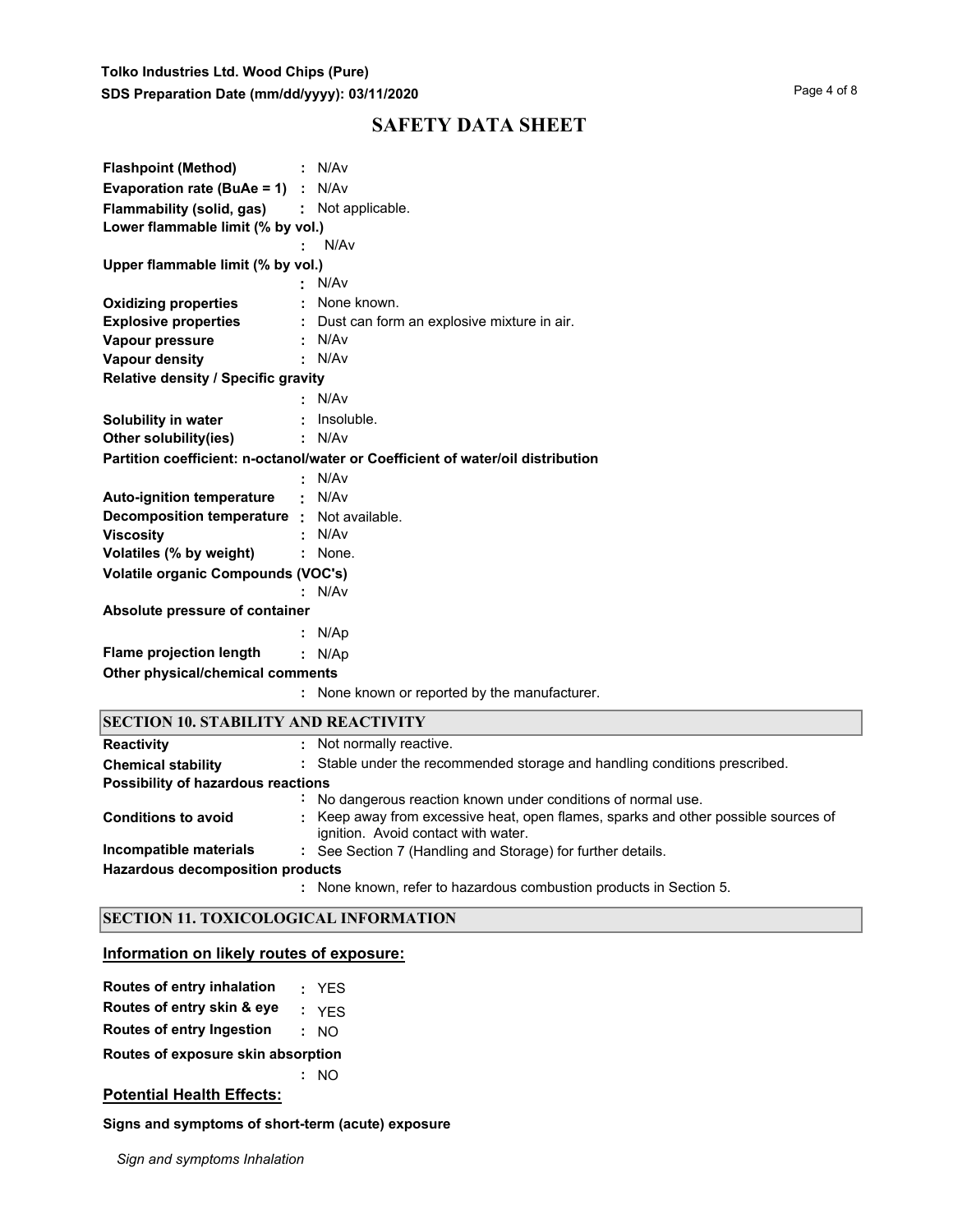|                                                  | Inhalation of dust may cause shortness of breath, tightness of the chest, a sore throat<br>and cough.                                                                                                                                                                                              |
|--------------------------------------------------|----------------------------------------------------------------------------------------------------------------------------------------------------------------------------------------------------------------------------------------------------------------------------------------------------|
| Sign and symptoms ingestion                      |                                                                                                                                                                                                                                                                                                    |
|                                                  | : Ingestion may cause gastrointestinal irritation, nausea, vomiting and diarrhea.                                                                                                                                                                                                                  |
| Sign and symptoms skin                           | If the article is damaged or processed (e.g. cut), hazardous properties may include<br>the following: Splinters may produce septic wounds that may take an extremely long<br>time to heal.                                                                                                         |
| Sign and symptoms eyes                           | : Inert particles may cause mechanical irritation of the eyes, including scratches.                                                                                                                                                                                                                |
| <b>Potential Chronic Health Effects</b>          |                                                                                                                                                                                                                                                                                                    |
|                                                  | : Prolonged skin contact may cause dermatitis (rash), characterized by red, dry, itching<br>skin.                                                                                                                                                                                                  |
| <b>Mutagenicity</b>                              | : Not expected to be mutagenic in humans.                                                                                                                                                                                                                                                          |
| Carcinogenicity                                  | This material is classified as hazardous under U.S. OSHA regulations (29CFR<br>1910.1200) (Hazcom 2012) and Canadian WHMIS regulations (Hazardous Products<br>Regulations) (WHMIS 2015). Classification: Carcinogenicity - Category 1A Wood<br>dust is listed by IARC (Group 1). May cause cancer. |
| <b>Reproductive effects &amp; Teratogenicity</b> |                                                                                                                                                                                                                                                                                                    |
|                                                  | : Not expected to cause reproductive effects.                                                                                                                                                                                                                                                      |
| <b>Sensitization to material</b>                 | : Not expected to be a skin or respiratory sensitizer.                                                                                                                                                                                                                                             |
| Specific target organ effects :                  | This material is not classified as hazardous under U.S. OSHA regulations (29CFR)<br>1910.1200) (Hazcom 2012) and Canadian WHMIS regulations (Hazardous Products<br>Regulations) (WHMIS 2015).                                                                                                      |
| Medical conditions aggravated by overexposure    |                                                                                                                                                                                                                                                                                                    |
|                                                  | : Pre-existing skin, eye and respiratory disorders.                                                                                                                                                                                                                                                |
| <b>Synergistic materials</b>                     | Not available.                                                                                                                                                                                                                                                                                     |
| <b>Toxicological data</b>                        | There is no available data for the product itself, only for the ingredients. See below for                                                                                                                                                                                                         |

| individual ingredient acute toxicity data. |                 |             |                  |  |  |
|--------------------------------------------|-----------------|-------------|------------------|--|--|
| $LC_{50}(4hr)$<br>LD <sub>50</sub>         |                 |             |                  |  |  |
| <b>Chemical name</b>                       | <u>inh, rat</u> | (Oral, rat) | (Rabbit, dermal) |  |  |
| Wood / Wood Dust                           | N/Av            | N/Av        | N/Av             |  |  |

### **Other important toxicologica**l **hazards**

**:** See Section 2 for additional information.

## **SECTION 12. ECOLOGICAL INFORMATION**

**Ecotoxicity Example 20 CON**: Not expected to be harmful to aquatic organisms. The product should not be allowed to enter drains or water courses, or be deposited where it can affect ground or surface waters.

### *Ecotoxicity data:*

|                  |               |                          | <b>Toxicity to Fish</b> |                 |
|------------------|---------------|--------------------------|-------------------------|-----------------|
| Ingredients      | <b>CAS No</b> | LC50 / 96h               | NOEC / 21 day           | <b>M</b> Factor |
| Wood / Wood Dust | N/Ap          | N/Av<br>N/A <sub>v</sub> |                         | N/Av            |

| Ingredients      | <b>CAS No</b> | <b>Toxicity to Daphnia</b> |               |                 |
|------------------|---------------|----------------------------|---------------|-----------------|
|                  |               |                            | NOEC / 21 day | <b>M</b> Factor |
| Wood / Wood Dust | N/Ap          | N/Av                       | N/Av          | N/Av            |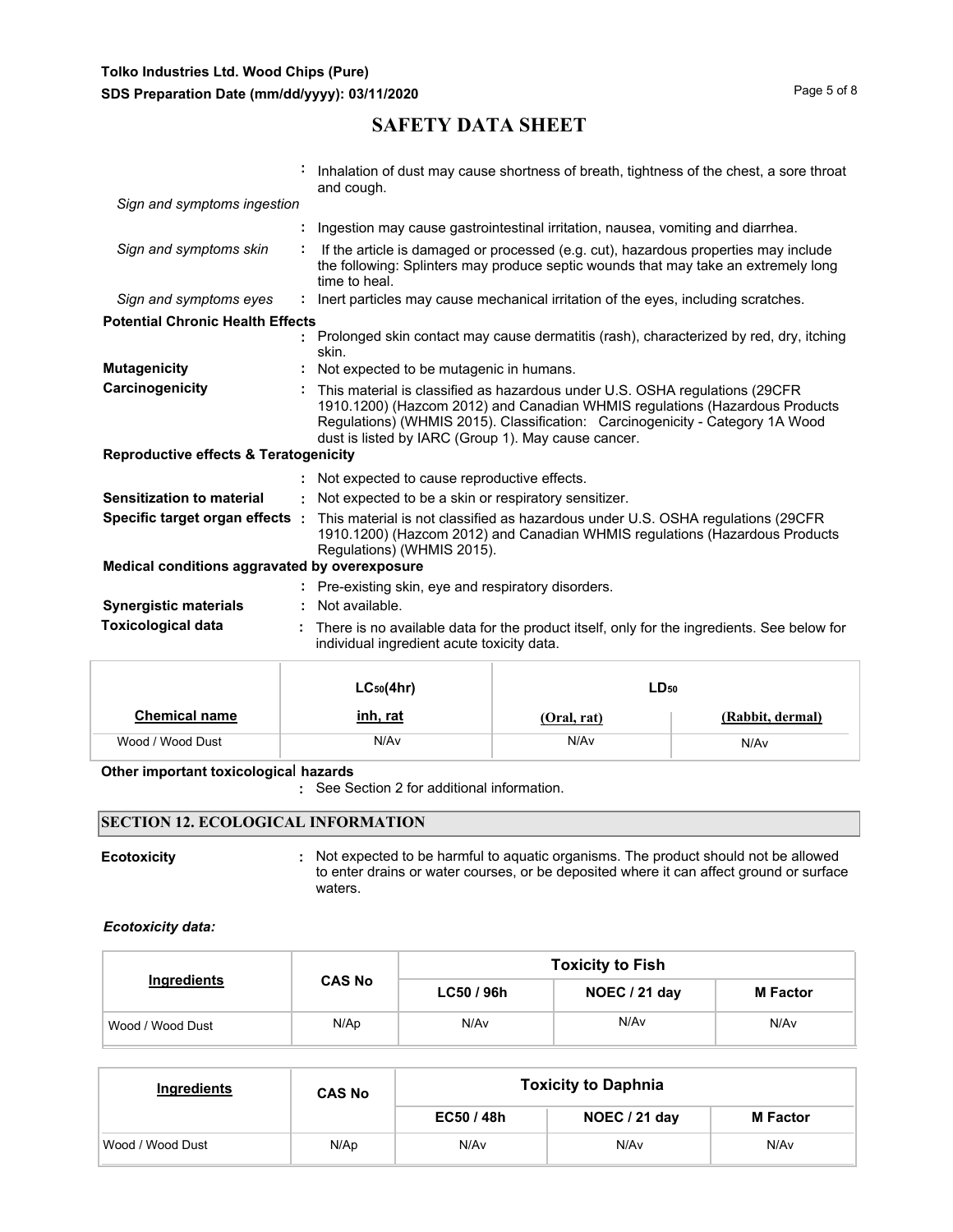## **Tolko Industries Ltd. Wood Chips (Pure) SDS Preparation Date (mm/dd/yyyy): 03/11/2020 Page 6 of 8** Page 6 of 8

# **SAFETY DATA SHEET**

| <b>Ingredients</b>                         | <b>CAS No</b> |                                                                                                                                                                                                                                                                                                                                                                                                | <b>Toxicity to Algae</b> |                 |  |  |  |  |  |
|--------------------------------------------|---------------|------------------------------------------------------------------------------------------------------------------------------------------------------------------------------------------------------------------------------------------------------------------------------------------------------------------------------------------------------------------------------------------------|--------------------------|-----------------|--|--|--|--|--|
|                                            |               | EC50 / 96h or 72h                                                                                                                                                                                                                                                                                                                                                                              | NOEC / 96h or 72h        | <b>M</b> Factor |  |  |  |  |  |
| Wood / Wood Dust                           | N/Ap          | N/Av                                                                                                                                                                                                                                                                                                                                                                                           | N/Av                     | N/Av            |  |  |  |  |  |
| <b>Persistence and degradability</b>       |               |                                                                                                                                                                                                                                                                                                                                                                                                |                          |                 |  |  |  |  |  |
|                                            |               | The product itself has not been tested.                                                                                                                                                                                                                                                                                                                                                        |                          |                 |  |  |  |  |  |
| <b>Bioaccumulation potential</b>           |               | : The product itself has not been tested.                                                                                                                                                                                                                                                                                                                                                      |                          |                 |  |  |  |  |  |
| <b>Components</b>                          |               | Partition coefficient n-octanol/water (log Kow)<br><b>Bioconcentration factor (BCF)</b>                                                                                                                                                                                                                                                                                                        |                          |                 |  |  |  |  |  |
| Wood / Wood Dust (CAS N/Ap)                |               | N/A <sub>v</sub>                                                                                                                                                                                                                                                                                                                                                                               | N/A <sub>v</sub>         |                 |  |  |  |  |  |
| <b>Mobility in soil</b>                    |               | : The product itself has not been tested.                                                                                                                                                                                                                                                                                                                                                      |                          |                 |  |  |  |  |  |
| <b>Other Adverse Environmental effects</b> |               |                                                                                                                                                                                                                                                                                                                                                                                                |                          |                 |  |  |  |  |  |
|                                            | : None known. |                                                                                                                                                                                                                                                                                                                                                                                                |                          |                 |  |  |  |  |  |
| <b>SECTION 13. DISPOSAL CONSIDERATIONS</b> |               |                                                                                                                                                                                                                                                                                                                                                                                                |                          |                 |  |  |  |  |  |
| <b>Handling for Disposal</b>               |               | Handle waste according to recommendations in Section 7.                                                                                                                                                                                                                                                                                                                                        |                          |                 |  |  |  |  |  |
| <b>Methods of Disposal</b>                 |               | Dispose in accordance with all applicable federal, state, provincial and local<br>requlations.                                                                                                                                                                                                                                                                                                 |                          |                 |  |  |  |  |  |
| <b>RCRA</b>                                |               | If this product, as supplied, becomes a waste in the United States, it may meet the<br>criteria of a hazardous waste as defined under RCRA, Title 40 CFR 261. It is the<br>responsibility of the waste generator to determine the proper waste identification and<br>disposal method. For disposal of unused or waste material, check with local, state and<br>federal environmental agencies. |                          |                 |  |  |  |  |  |

## **SECTION 14. TRANSPORT INFORMATION**

| Regulatory<br><b>Information</b>                     | <b>UN Number</b>           | UN proper shipping name | <b>Transport</b><br>hazard<br>class(es) | Packing<br>Group | Label |
|------------------------------------------------------|----------------------------|-------------------------|-----------------------------------------|------------------|-------|
| 49CFR/DOT                                            | None.                      | Not regulated.          | Not<br>regulated                        | none             |       |
| 49CFR/DOT<br><b>Additional</b><br>information        | None.                      |                         |                                         |                  |       |
| <b>TDG</b>                                           | None.                      | Not regulated.          | <b>Not</b><br>regulated                 | none             |       |
| <b>TDG</b><br><b>Additional</b><br>information       | None.                      |                         |                                         |                  |       |
| <b>ICAO/IATA</b>                                     | None.                      | Not regulated.          | Not<br>regulated                        | none             |       |
| <b>ICAO/IATA</b><br><b>Additional</b><br>information | None.<br>$\epsilon$<br>. . |                         |                                         |                  |       |

**Special precautions for user :** Keep away from heat, sparks and open flame - No smoking. **Environmental hazards :** This product does not meet the criteria for an environmentally hazardous mixture,

according to the IMDG Code. See ECOLOGICAL INFORMATION, Section 12. **Transport in bulk according to Annex II of MARPOL 73/78 and the IBC Code**

**:** Not available.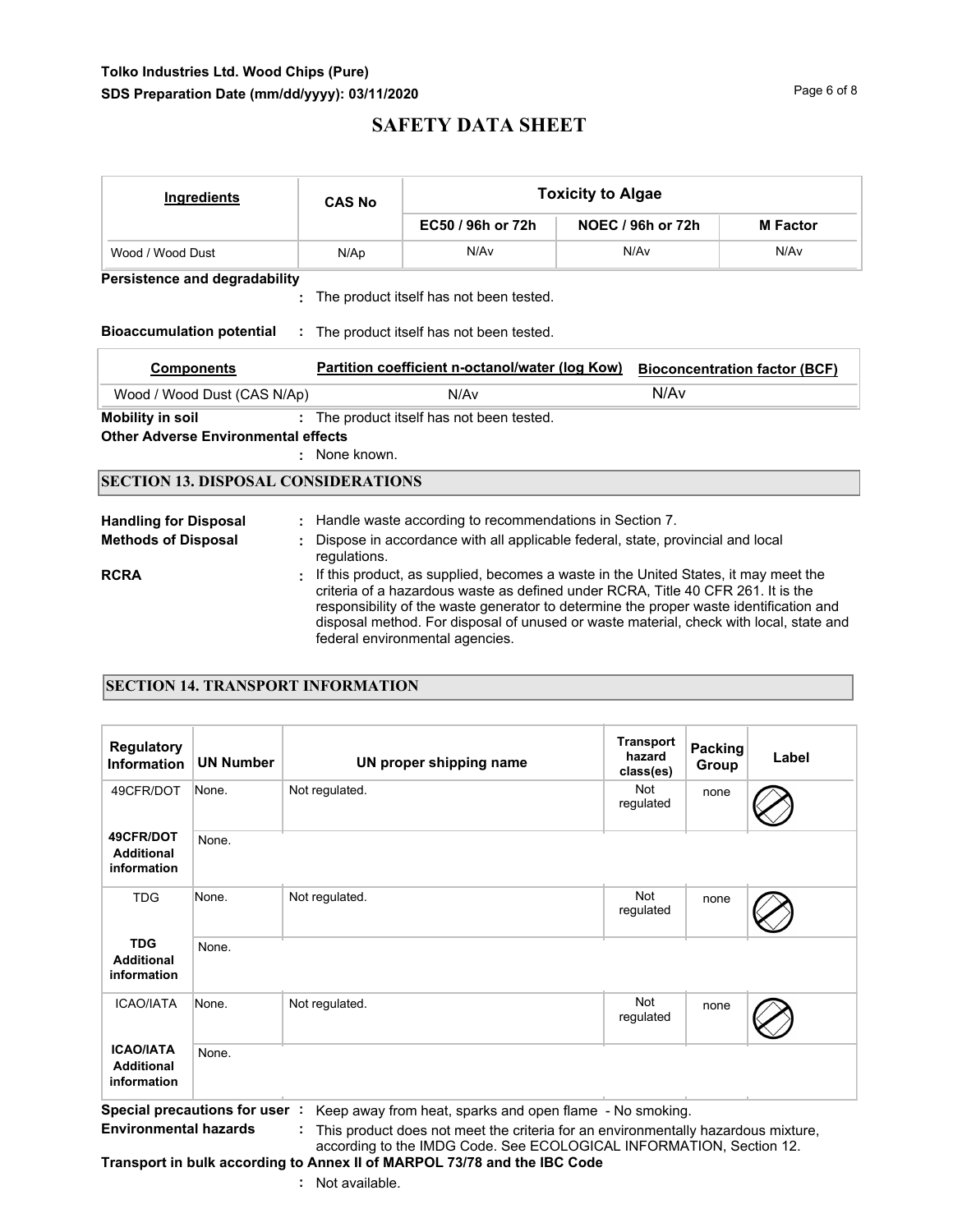## **SECTION 15 - REGULATORY INFORMATION**

### **US Federal Information:**

Components listed below are present on the following U.S. Federal chemical lists:

| <b>TSCA</b><br>Ingredients<br>CAS#<br>Inventory |                                   |                                                      | <b>CERCLA</b><br>Reportable | <b>SARA TITLE III:</b><br>Sec. 302,<br><b>Extremely</b> | SARA TITLE III: Sec. 313, 40 CFR<br>372, Specific Toxic Chemical |      |  |
|-------------------------------------------------|-----------------------------------|------------------------------------------------------|-----------------------------|---------------------------------------------------------|------------------------------------------------------------------|------|--|
|                                                 | Quantity(RQ) (40<br>CFR 117.302): | <b>Hazardous</b><br>Substance, 40<br><b>CFR 355:</b> | <b>Toxic Chemical</b>       | de minimus<br>Concentration                             |                                                                  |      |  |
| Wood / Wood Dust                                | N/Ap                              | Yes                                                  | None.                       | None.                                                   | No                                                               | N/Ap |  |

SARA TITLE III: Sec. 311 and 312, SDS Requirements, 40 CFR 370 Hazard Classes: Health hazards ( Carcinogenicity). Under SARA Sections 311 and 312, the EPA has established threshold quantities for the reporting of hazardous chemicals. The current thresholds are 500 pounds or the threshold planning quantity (TPQ), whichever is lower, for extremely hazardous substances and 10,000 pounds for all other hazardous chemicals.

#### **US State Right to Know Laws:**

The following chemicals are specifically listed by individual States:

| Ingredients      | CAS# | <b>California Proposition 65</b> |                         | <b>State "Right to Know" Lists</b> |    |           |    |           |           |
|------------------|------|----------------------------------|-------------------------|------------------------------------|----|-----------|----|-----------|-----------|
|                  |      | Listed                           | <b>Type of Toxicity</b> | CA                                 | MА | <b>MN</b> | N. | <b>PA</b> | <b>RI</b> |
| Wood / Wood Dust | N/Ap | No                               | N/Ap                    | No                                 | No | No        | No | No        | No        |

### **Canadian Information:**

Canadian Environmental Protection Act (CEPA) information: All ingredients listed appear on the Domestic Substances List (DSL).

Refer to Section 2 for a WHMIS Classification for this product.

### **International Information:**

Components listed below are present on the following International Inventory list:

| <b>Ingredients</b>  | CAS# | European<br><b>EINECs</b> | Australia<br><b>AICS</b> | <b>Philippines</b><br><b>PICCS</b> | <b>Japan ENCS</b> | Korea<br><b>KECI/KECL</b> | China<br><b>IECSC</b> | NewZealand<br><b>IOC</b> |
|---------------------|------|---------------------------|--------------------------|------------------------------------|-------------------|---------------------------|-----------------------|--------------------------|
| Wood /<br>Wood Dust | N/Ap | N/Av                      | N/Av                     | N/Av                               | N/Av              | N/Av                      | N/Av                  | N/Av                     |

### **SECTION 16. OTHER INFORMATION**

| Legend | : ACGIH: American Conference of Governmental Industrial Hygienists            |
|--------|-------------------------------------------------------------------------------|
|        | CA: California                                                                |
|        | <b>CAS: Chemical Abstract Services</b>                                        |
|        | CERCLA: Comprehensive Environmental Response, Compensation, and Liability Act |
|        | of 1980                                                                       |
|        | CFR: Code of Federal Regulations                                              |
|        | DOT: Department of Transportation                                             |
|        | EPA: Environmental Protection Agency                                          |
|        | HSDB: Hazardous Substances Data Bank                                          |
|        | IARC: International Agency for Research on Cancer                             |
|        | Inh: Inhalation                                                               |
|        | MA: Massachusetts                                                             |
|        | MN: Minnesota                                                                 |
|        | N/Ap: Not Applicable                                                          |
|        | N/Av: Not Available                                                           |
|        | NIOSH: National Institute of Occupational Safety and Health                   |